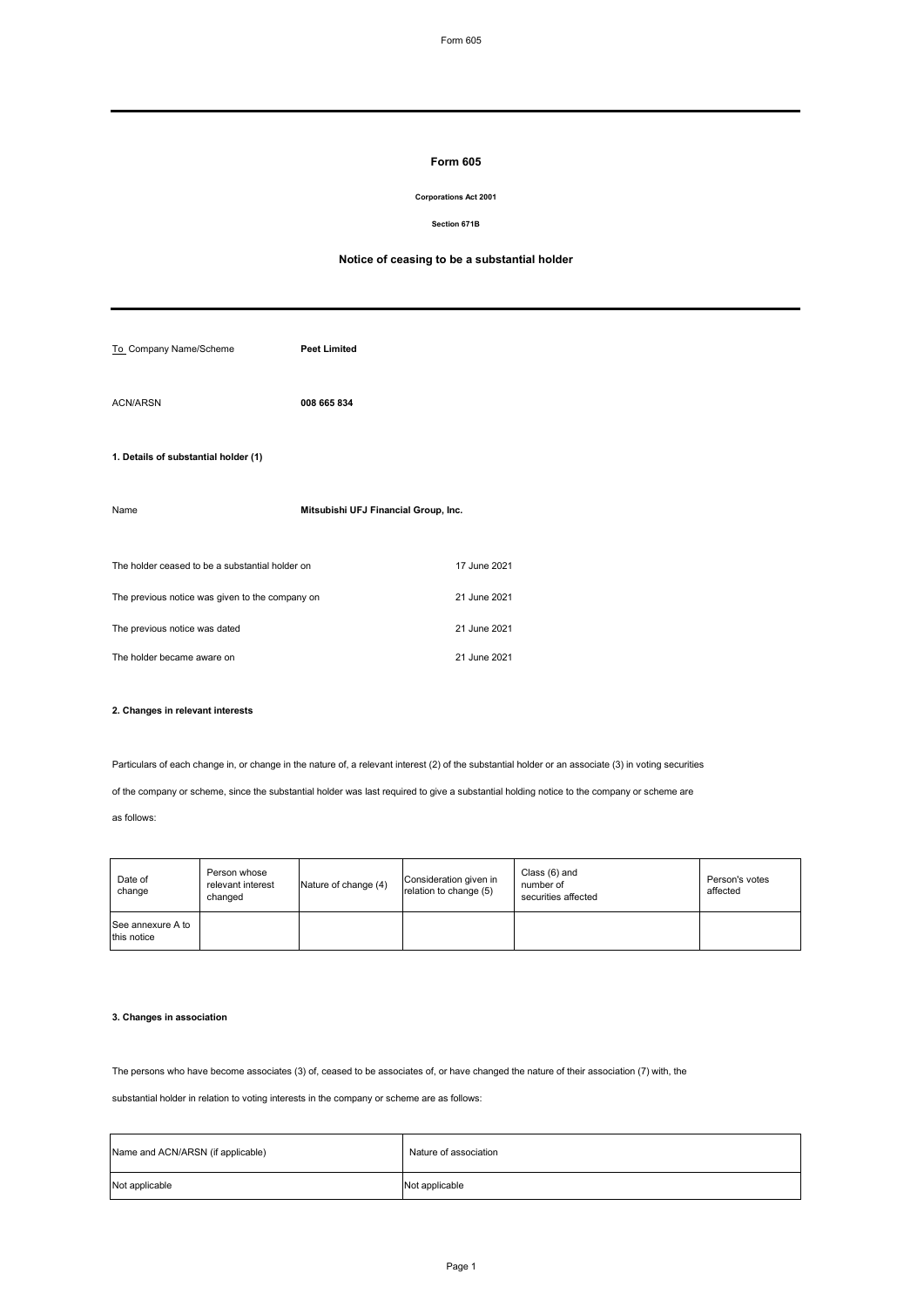## **4. Addresses**

The addresses of persons named in this form are as follows:

| Name                                 | Address                                              |
|--------------------------------------|------------------------------------------------------|
| Mitsubishi UFJ Financial Group, Inc. | 2-7-1, Marunouchi, Chiyoda-ku, Tokyo 100-8330, Japan |

Authorised Signatory

**5. Signature**

Kaj Takas

Dated 22 June 2021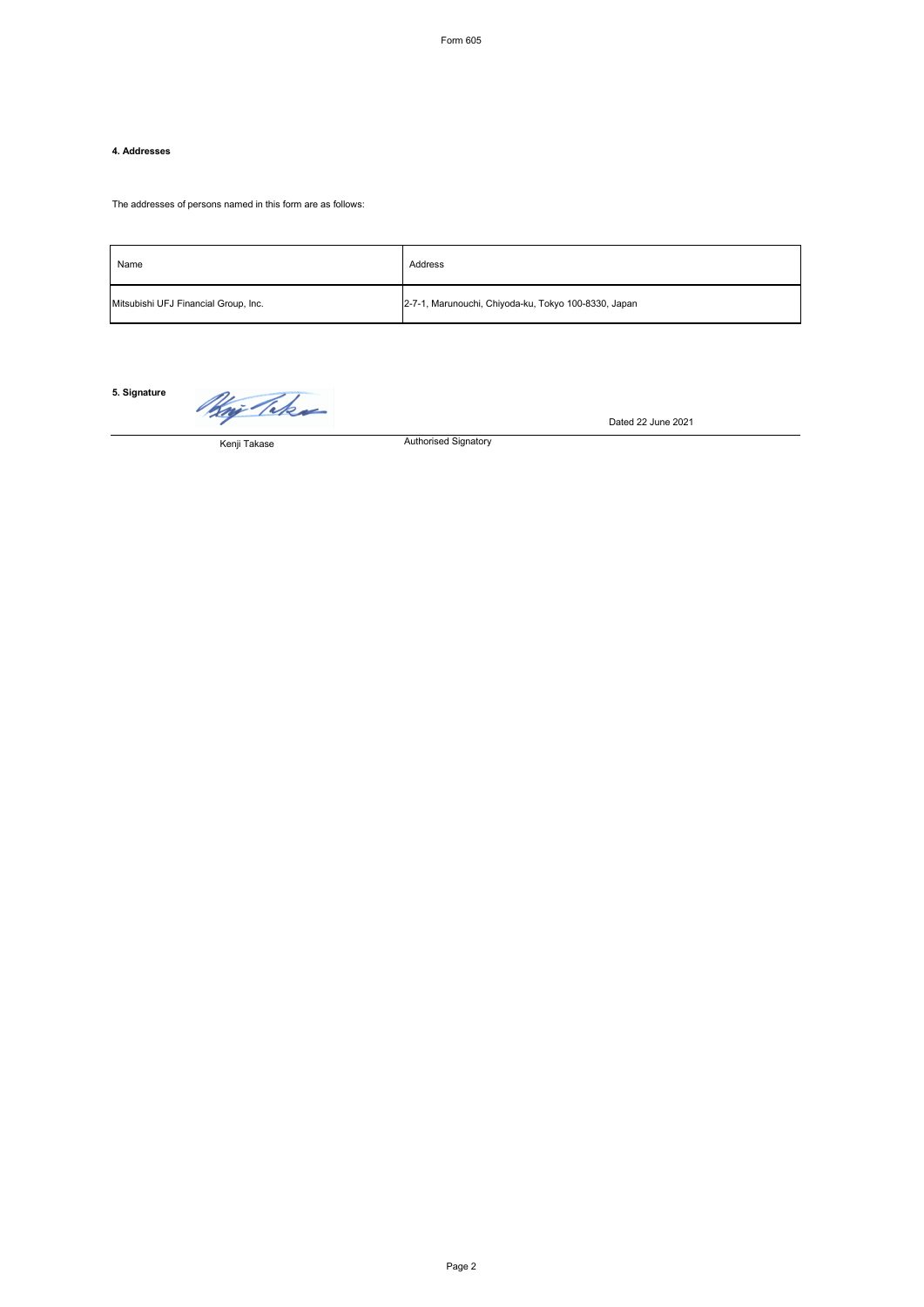### **Annexure A**

This is annexure A of 1 page referred to in Form 605 (Notice of ceasing to be a substantial holder), signed by me and dated 22 June 2021.

Naj Teks

Kenji Takase

Authorised Signatory Dated 22 June 2021

| Date of change | Person whose relevant interest<br>changed | Nature of change                                                                     | Consideration given in<br>relation to change | <b>Class and number of securities</b><br>affected | <b>Person's votes</b><br>affected |
|----------------|-------------------------------------------|--------------------------------------------------------------------------------------|----------------------------------------------|---------------------------------------------------|-----------------------------------|
| 17/06/2021     | Mitsubishi UFJ Financial Group, Inc.      | Purchase of securities by an entity<br>controlled by Morgan Stanley                  | 160.48                                       | 136 Ordinary Shares                               | 136.00                            |
| 17/06/2021     | Mitsubishi UFJ Financial Group, Inc.      | Collateral Returned by an entity<br>controlled by Morgan Stanley - see<br>Annexure B | N/A                                          | 13,376,088 Ordinary Shares                        | 13,376,088.00                     |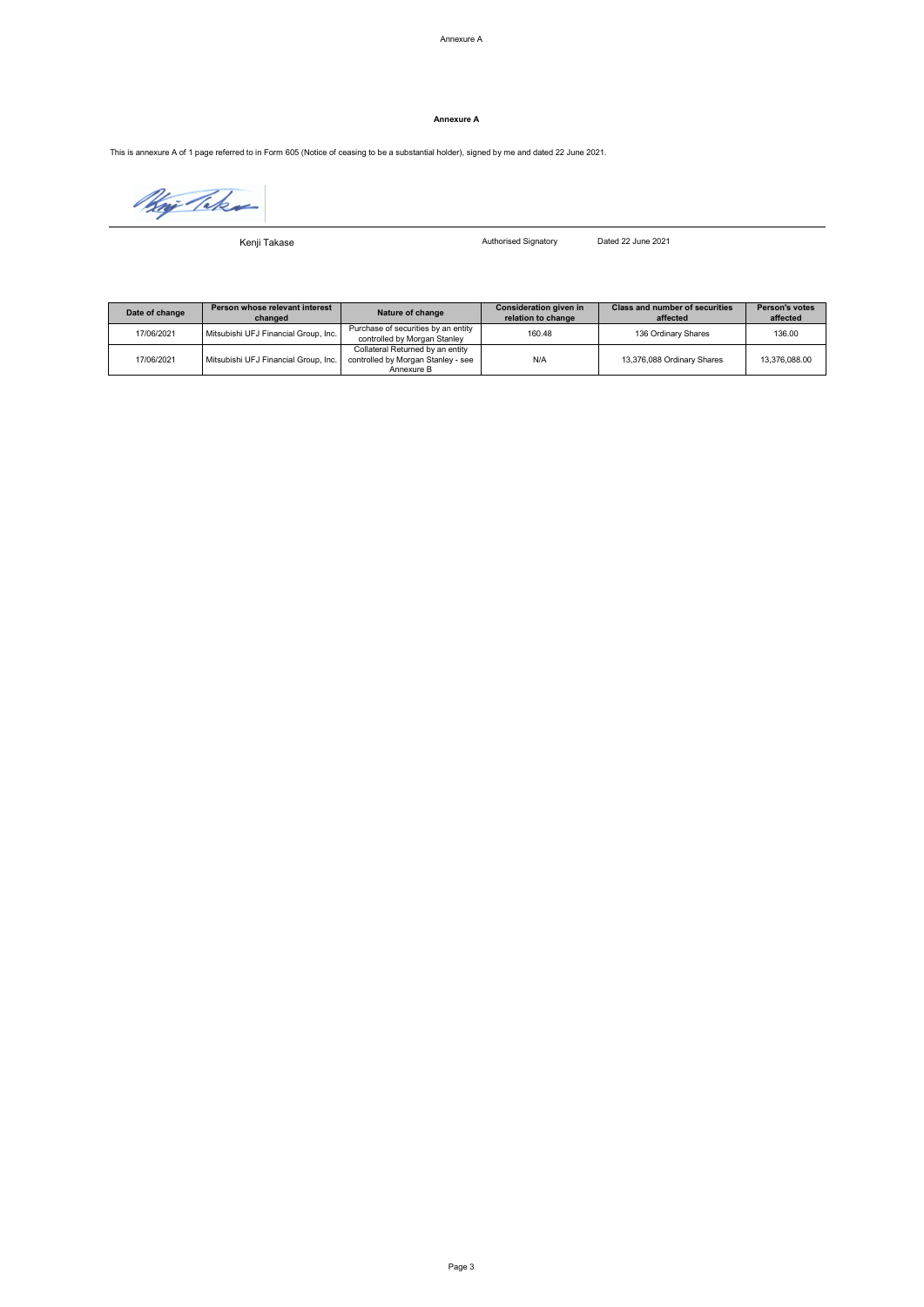### **Annexure B**

This is annexure B of 2 pages referred to in Form 605 (Notice of ceasing to be a substantial holder), signed by me and dated 22 June 2021.

May Take

Kenji Takase

Authorised Signatory Dated 22 June 2021

*The below schedules are based on the relevant standard agreements. The entity filing the report will, if requested by the company or responsible entity to whom the prescribed form must be given or ASIC, give a copy of the agreement to the company, responsible entity or ASIC.*

| <b>Schedule</b>                                                                                                                                                                                                                                        |                                                                                                                                                                                                                |  |
|--------------------------------------------------------------------------------------------------------------------------------------------------------------------------------------------------------------------------------------------------------|----------------------------------------------------------------------------------------------------------------------------------------------------------------------------------------------------------------|--|
| <b>Type of Agreement</b>                                                                                                                                                                                                                               | International Prime Brokerage Agreement                                                                                                                                                                        |  |
| <b>Parties to agreement</b>                                                                                                                                                                                                                            | Morgan Stanley & Co. International plc for itself and as agent and trustee for and on<br>behalf of the other Morgan Stanley Companies and EQUITY TRUSTEES LIMITED AS<br>TRUSTEE FOR L1 CAPITAL LONG SHORT FUND |  |
| <b>Transfer Date</b>                                                                                                                                                                                                                                   | 20210617:                                                                                                                                                                                                      |  |
| <b>Holder of Voting Rights</b>                                                                                                                                                                                                                         | Prime broker has the right to vote securities rehypothecated from the Client.                                                                                                                                  |  |
| Are there any restrictions on voting rights?                                                                                                                                                                                                           | Yes/No                                                                                                                                                                                                         |  |
| If yes, detail Not applicable                                                                                                                                                                                                                          |                                                                                                                                                                                                                |  |
| Scheduled Return Date (if any)                                                                                                                                                                                                                         | Open                                                                                                                                                                                                           |  |
| Does the borrower have the right to return early?                                                                                                                                                                                                      | Yes <del>/No</del>                                                                                                                                                                                             |  |
| If yes, detail Prime broker may return shares which were rehypothecated from the client at any time.                                                                                                                                                   |                                                                                                                                                                                                                |  |
| Does the lender have the right to recall early?                                                                                                                                                                                                        | Yes/No                                                                                                                                                                                                         |  |
| If yes, detail Prime broker will be required to return to the client shares rehypothecated from the client's account upon a sale of those shares by the client.                                                                                        |                                                                                                                                                                                                                |  |
| Will the securities be returned on settlement?                                                                                                                                                                                                         | Yes <del>/No</del>                                                                                                                                                                                             |  |
| If yes, detail any exceptions Upon an Event of Default, the default market value of all Equivalent Securities to be delivered will be determined and on the basis of the<br>from the other party and only the balance of the account shall be payable. | amounts so established, an account shall be taken of what is due from each party to the other. The amounts due from one party shall be set off against the amounts due                                         |  |
| <b>Schedule</b>                                                                                                                                                                                                                                        |                                                                                                                                                                                                                |  |
| <b>Type of Agreement</b>                                                                                                                                                                                                                               | International Prime Brokerage Agreement                                                                                                                                                                        |  |
| Parties to agreement                                                                                                                                                                                                                                   | Morgan Stanley & Co. International plc for itself and as agent and trustee for and on<br>behalf of the other Morgan Stanley Companies and CERES CAPITAL PTY LTD                                                |  |
| <b>Transfer Date</b>                                                                                                                                                                                                                                   | 20210617;                                                                                                                                                                                                      |  |
| <b>Holder of Voting Rights</b>                                                                                                                                                                                                                         | Prime broker has the right to vote securities rehypothecated from the Client.                                                                                                                                  |  |
| Are there any restrictions on voting rights?                                                                                                                                                                                                           | Yes/No                                                                                                                                                                                                         |  |
| If yes, detail Not applicable                                                                                                                                                                                                                          |                                                                                                                                                                                                                |  |
| Scheduled Return Date (if any)                                                                                                                                                                                                                         | Open                                                                                                                                                                                                           |  |
| Does the borrower have the right to return early?                                                                                                                                                                                                      | Yes <del>/No</del>                                                                                                                                                                                             |  |
| If yes, detail Prime broker may return shares which were rehypothecated from the client at any time.                                                                                                                                                   |                                                                                                                                                                                                                |  |
| Yes <del>/No</del><br>Does the lender have the right to recall early?                                                                                                                                                                                  |                                                                                                                                                                                                                |  |
| If yes, detail Prime broker will be required to return to the client shares rehypothecated from the client's account upon a sale of those shares by the client.                                                                                        |                                                                                                                                                                                                                |  |
| Yes <del>/No</del><br>Will the securities be returned on settlement?                                                                                                                                                                                   |                                                                                                                                                                                                                |  |
| If yes, detail any exceptions Upon an Event of Default, the default market value of all Equivalent Securities to be delivered will be determined and on the basis of the<br>from the other party and only the balance of the account shall be payable. | amounts so established, an account shall be taken of what is due from each party to the other. The amounts due from one party shall be set off against the amounts due                                         |  |
| <b>Schedule</b>                                                                                                                                                                                                                                        |                                                                                                                                                                                                                |  |
| <b>Type of Agreement</b>                                                                                                                                                                                                                               | International Prime Brokerage Agreement                                                                                                                                                                        |  |
| Parties to agreement                                                                                                                                                                                                                                   | Morgan Stanley & Co. International plc for itself and as agent and trustee for and on<br>behalf of the other Morgan Stanley Companies and INTEGRATED CORE STRATEGIES<br>(ASIA) PTE LTD.                        |  |
| <b>Transfer Date</b>                                                                                                                                                                                                                                   | 20210617;                                                                                                                                                                                                      |  |
| <b>Holder of Voting Rights</b>                                                                                                                                                                                                                         | Prime broker has the right to vote securities rehypothecated from the Client.                                                                                                                                  |  |
| Are there any restrictions on voting rights?                                                                                                                                                                                                           | Yes/No                                                                                                                                                                                                         |  |
| If yes, detail Not applicable                                                                                                                                                                                                                          |                                                                                                                                                                                                                |  |
| <b>Scheduled Return Date (if any)</b>                                                                                                                                                                                                                  | Open                                                                                                                                                                                                           |  |
| Does the borrower have the right to return early?                                                                                                                                                                                                      | Yes <del>/No</del>                                                                                                                                                                                             |  |
| If yes, detail Prime broker may return shares which were rehypothecated from the client at any time.                                                                                                                                                   |                                                                                                                                                                                                                |  |
| Does the lender have the right to recall early?                                                                                                                                                                                                        | Yes <del>/No</del>                                                                                                                                                                                             |  |
| If yes, detail Prime broker will be required to return to the client shares rehypothecated from the client's account upon a sale of those shares by the client.                                                                                        |                                                                                                                                                                                                                |  |
| Will the securities be returned on settlement?                                                                                                                                                                                                         | Yes/No                                                                                                                                                                                                         |  |
|                                                                                                                                                                                                                                                        |                                                                                                                                                                                                                |  |